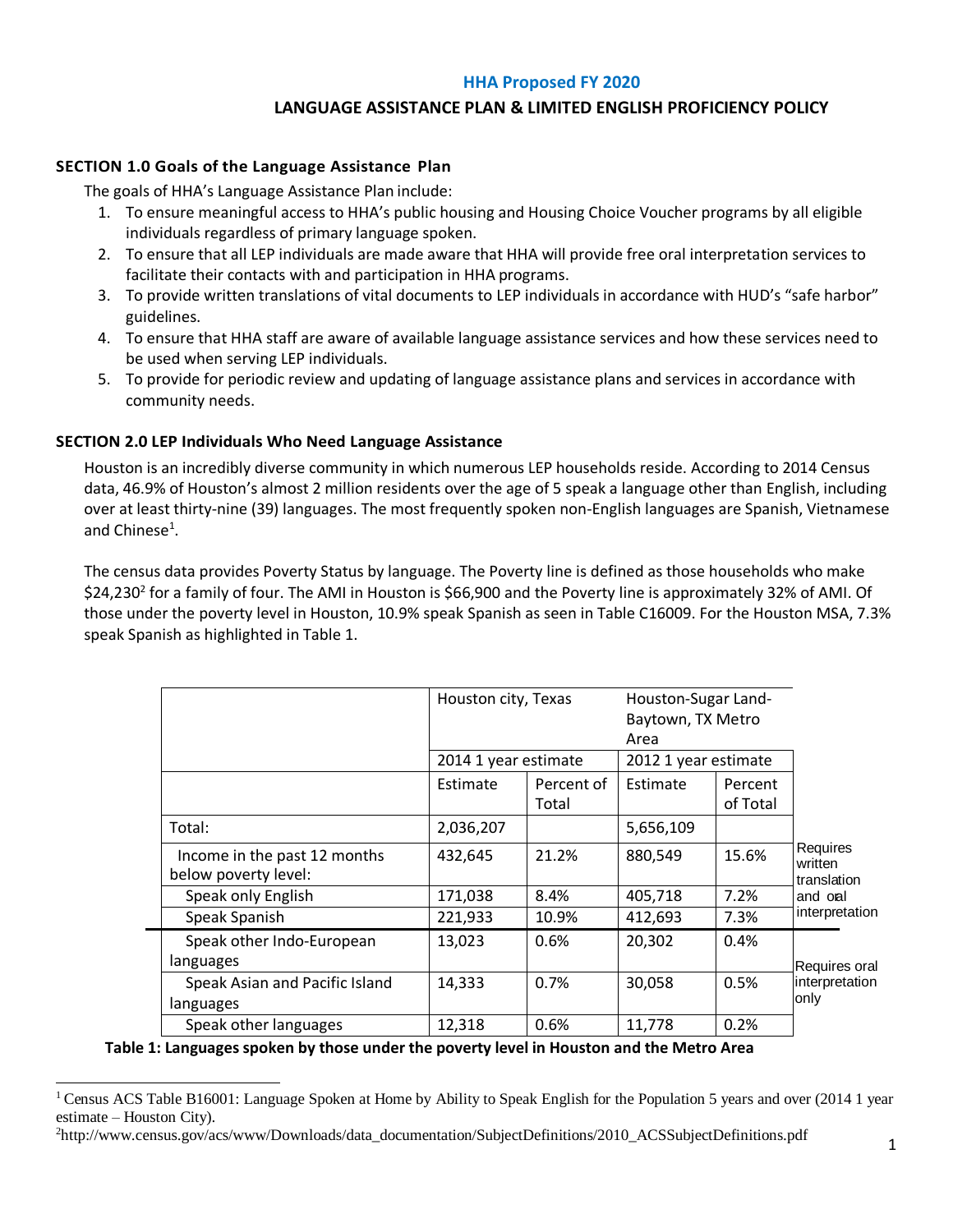**Source: Census ACS Table** C16009: Poverty status in the past 12 months by language spoken at home for the population 5 years and over - Universe: population 5 years and over for whom poverty status is determined.

# **SECTION 3.0 Types of Assistance Needed by LEP Persons**

The majority of contacts between HHA and LEP persons are meetings, written communications and phone calls where information is exchanged. Examples include interactions by applicants with HHA Housing Specialists and Property Managers during the application process leading up to housing in public housing or the Housing Choice Voucher program (HCV), as well as periodic contacts between residents and HHA Public Housing Operations staff related to management, maintenance and lease compliance issues. Oral interpretation services may be needed for these contacts.

Other contacts involve the exchange and review of printed materials, some of which may be considered "vital documents". HUD' Final Guidance defines vital documents as, "any document that is critical for ensuring meaningful access to the recipients' major activities and programs by beneficiaries generally and LEP persons specifically". The list of documents considered vital by HHA includes the following for public housing and HCV as applicable:

- 1. Language Identification Form
- 2. Initial and final application(s) for housing
- 3. Appointment notices
- 4. Consent forms
- 5. Lease including lease addenda
- 6. Lease compliance notices including notices to quit
- 7. Termination notices
- 8. Grievance and Conference hearing notices and procedures
- 9. Recertification related forms and notices
- 10. Inspection notices and results
- 11. Rent simplification notices and schedules
- 12. Rent change notices
- 13. Transfer policies and procedures
- 14. Section 8 family obligations

HHA will periodically review and update this list to reflect those documents which are considered vital to applicants and/or residents. With respect to these vital documents, HHA will maintain each in all three "threshold" languages.

## **SECTION 4.0 Language Assistance to be Provided**

In order to promote equal access to HHA programs and services by LEP individuals, HHA will implement the following array of language assistance services. Except where noted, all actions will be implemented by January 1, 2013:

1. Identification of LEP Persons and Notices

Use of "I Speak Cards": In order to help identify LEP individuals and determine the appropriate language assistance, HHA will post and make available I Speak Cards at its central office waiting room and HHA site based management offices. Applicants, public housing residents and HCV participants can use these cards to indicate their primary language. HHA staff at the point of entry will then make appropriate arrangements for interpretation services, generally using either a bi-lingual staff person or a telephone interpretation service.

Notices of Oral Interpretation Services: HHA will provide free access to either bi-lingual staff or telephone interpretation services for all contacts with LEP individuals. HHA will prominently post multi-lingual notices at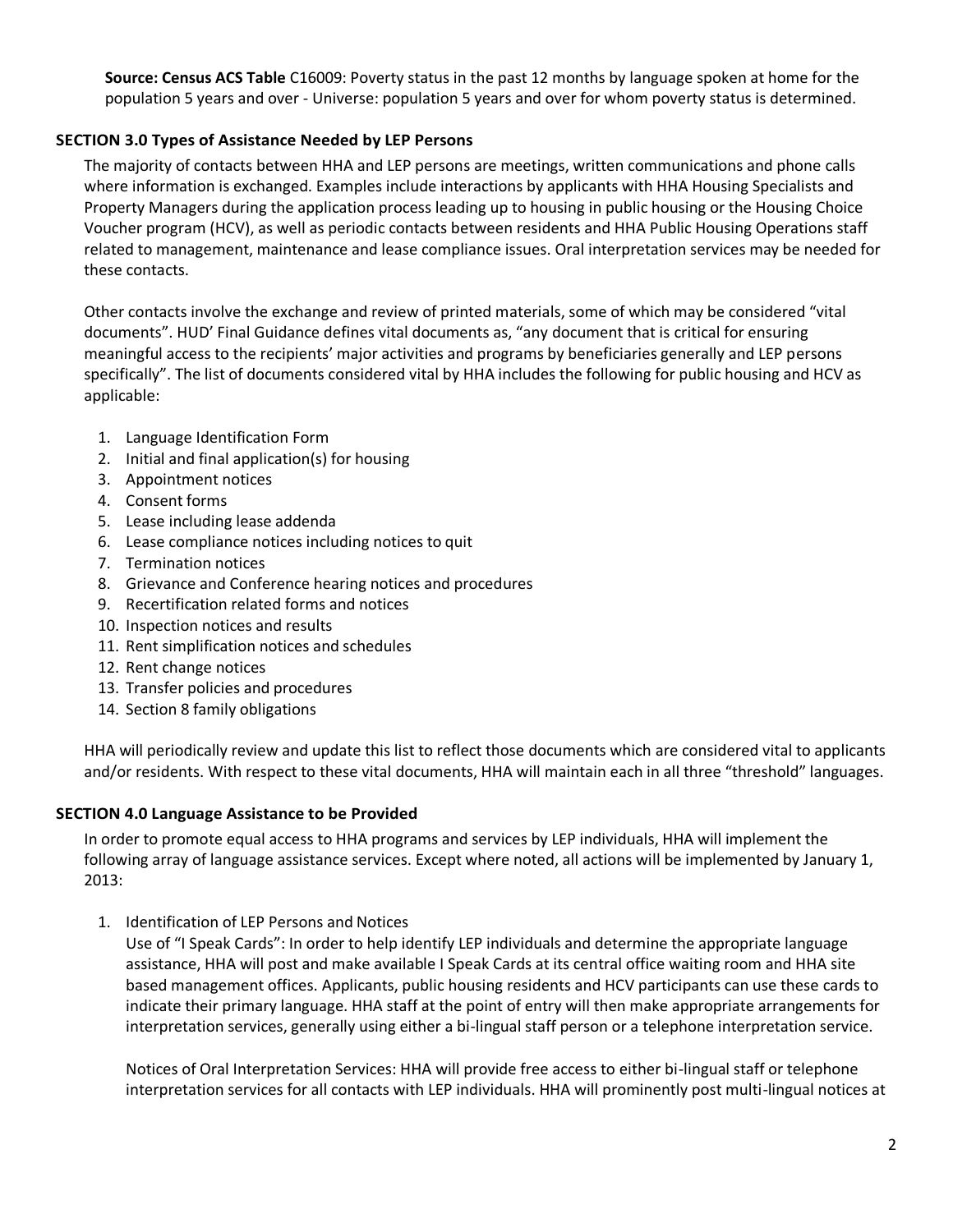its central office and HHA site based management offices and on its website which indicate that free oral interpretation services are available upon request.

Language Preferences of Residents and Applicants: HHA will ask applicants and residents, through the use of its language identification form, to identify their primary language at initial application (for new applicants) and at recertification (for existing residents/participants), and to identify their language preference for receiving written communications. The language identification form will also ask the applicant, resident/participant if translations services are necessary. This information will be included in the paper files and in the electronic record.

- 2. Language Assistance Measures
	- a. Oral Interpretation Staff: Where feasible, bi-lingual HHA staff will be deployed to communicate with LEP individuals in their native languages and to assist them in reviewing HHA materials, answering questions about HHA programs, and responding to HHA forms and information requests. Currently, HHA employs staff members who speak Spanish and Vietnamese, which are the non-English languages spoken most frequently by eligible persons served by HHA.
	- b. Oral Interpretation Telephone Support: HHA will use the services of a professional telephone interpretation service whenever requested by an LEP individual and/or when an LEP person uses an I Speak card to signify that they speak a non-English language and a qualified staff person that speaks the appropriate language is unavailable. When these contacts involve review of HHA forms and procedures, HHA will schedule the call so that the telephone translator has the opportunity to first review the relevant form or procedure. HHA will only utilize interpretation services, which demonstrate a high degree of training and professionalization among the interpreter staff. HHA currently utilizes a service which provides 24/7 coverage, trained and certified interpreters, and coverage for 170 languages. HHA staff will be trained in how to access this service, which will be available as needed for LEP applicants, public housing residents or HCV participants.
	- c. Oral Interpretation In Person Assistance: In limited instances where telephone interpretation services or the use of bi-lingual HHA staff are determined insufficient to ensure meaningful access, HHA will provide qualified in-person interpretation services at no cost to the LEP individual(s) either through local Houston community organizations or through contracts with qualified and trained interpretations services. Examples of contacts where in person assistance is likely to be required includes termination hearings and evictions. Due to the considerable expense involved in providing in-person assistance, HHA will generally strive to use telephone assistance. If the LEP person does not wish to use the HHA free interpretation services, the LEP person may provide their own qualified interpreters at their own expense; however, see below regarding use of family and friends as interpreters.
	- d. Oral Interpretation Use of Other Interpreters not provided by HHA: As noted above, LEP individuals will be informed that HHA will provide them with free access to oral interpretation services via bilingual HHA staff or qualified, trained contractors as needed. If the LEP individual requests their own qualified, trained interpreter, this will be allowed at the individual's own expense. Use of family members and friends, especially minor children, as interpreters will generally be discouraged. Exceptions may be made where the contact with the LEP person is of a routine nature, one that does not involve confidential matters, or significant/complex matters impacting the applicant or resident's housing status, rent payments, or lease compliance issues and the LEP person signs a release that indicates alternative services were offered and waived. Staff will be advised to be alert to the potential for any conflict of interest or competency issues that may arise from the involvement of family or friends. If staff has questions about the appropriateness of allowing family and friends as interpreters, they will consult with HHA's LEP Coordinator for guidance.
	- e. Written Translation: HHA will translate vital documents listed above into Spanish.
	- f. Communication with LEP Telephone Callers: HHA will continue to provide English and Spanish options for its automated waiting list status line. For callers to HHA's office, recognizable languages including Spanish and Vietnamese will be transferred to bi-lingual HHA staff when available. If needed, HHA will attemptto